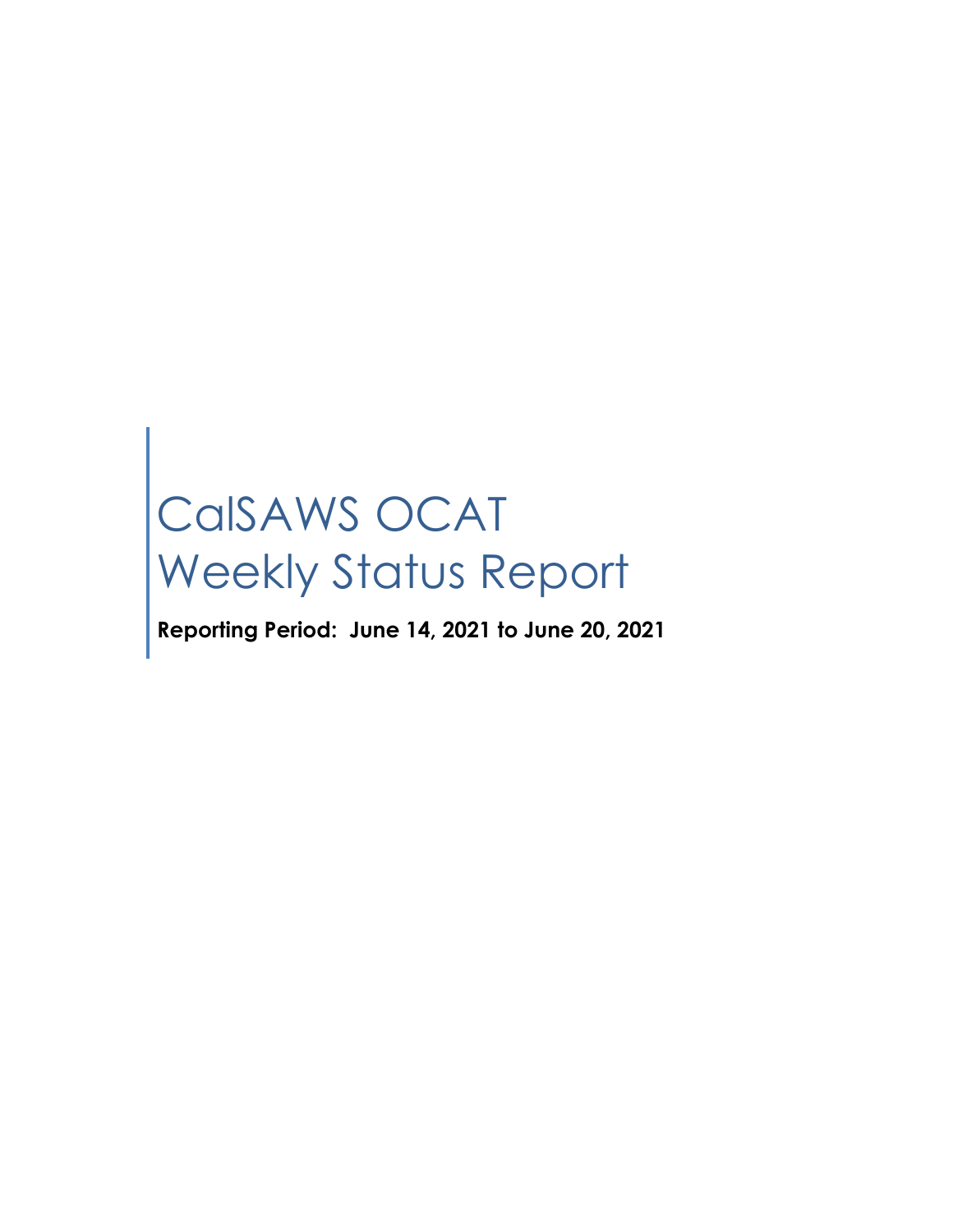#### **Table of Contents**

| 1.1 |  |
|-----|--|
| 1.2 |  |
| 1.3 |  |
| 1.4 |  |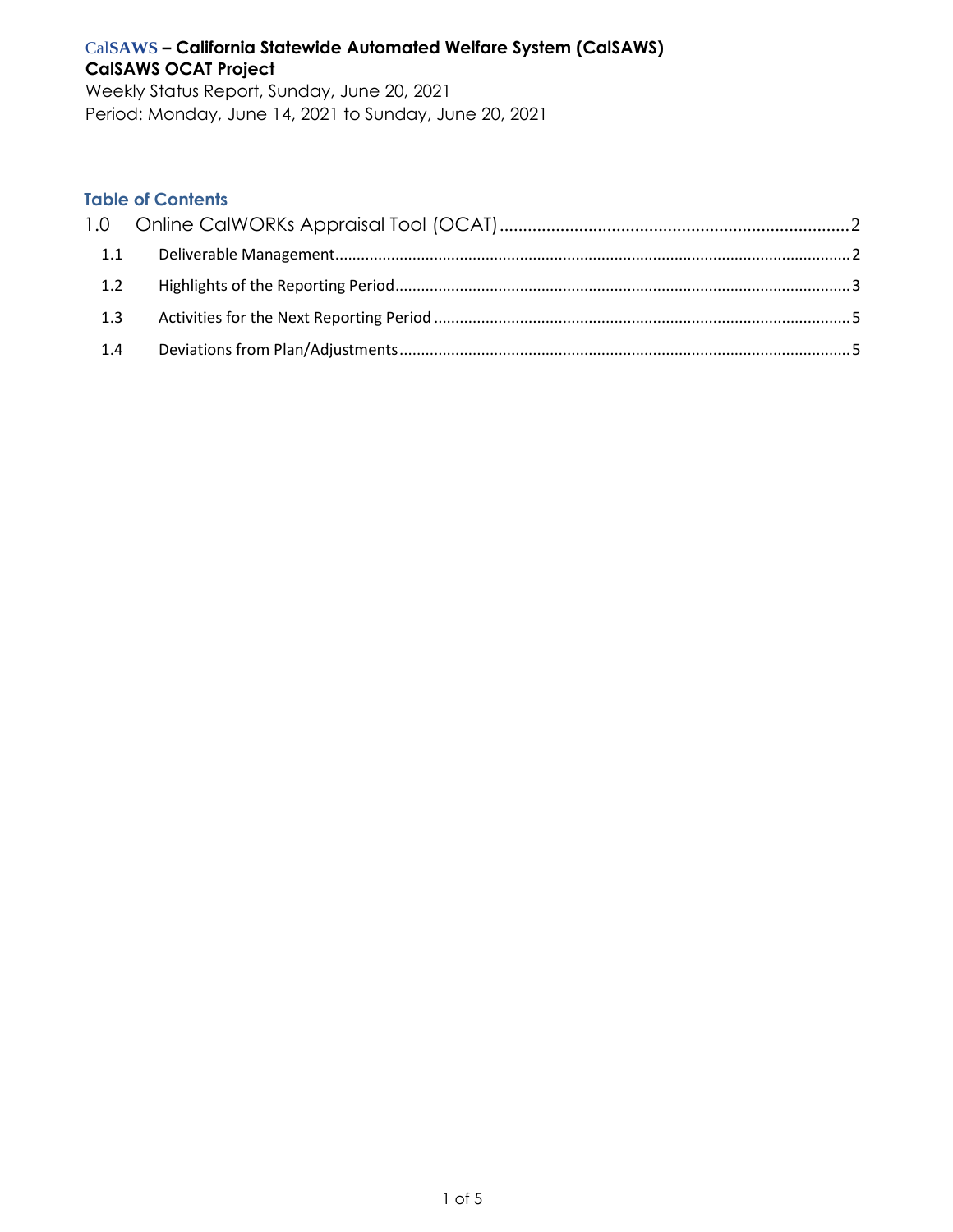# Cal**SAWS – California Statewide Automated Welfare System (CalSAWS) CalSAWS OCAT Project**

Weekly Status Report, Sunday, June 20, 2021 Period: Monday, June 14, 2021 to Sunday, June 20, 2021

# <span id="page-2-0"></span>**1.0 Online CalWORKs Appraisal Tool (OCAT)**

# <span id="page-2-1"></span>**1.1 Deliverable Management**

#### **Table 1 – Overall Summary of Deliverable Status**

| DEL #                             | <b>DELIVERABLE NAME</b>                                           | <b>STATUS</b>                                                                                                                                                                                                                                                                                    |
|-----------------------------------|-------------------------------------------------------------------|--------------------------------------------------------------------------------------------------------------------------------------------------------------------------------------------------------------------------------------------------------------------------------------------------|
| 03.22                             | <b>Monthly Status Report</b><br>(May 2021)                        | DDEL Submitted: 6/7/21<br>$\bullet$<br>DDEL Comments: 6/11/21<br>$\bullet$<br>FDEL Approval – processing WAC<br>$\bullet$                                                                                                                                                                        |
| 13                                | Performance<br>Verification Report and<br><b>Final Acceptance</b> | DDED Submitted: 11/9/20<br>$\bullet$<br>DDED Comments: 11/17/20<br>$\bullet$<br>FDED Submitted: 12/1/20<br>$\bullet$<br>FDED Comments: 12/4/20<br>$\bullet$<br>FDED Updates Submitted: 12/14/20<br>$\bullet$<br>FDED Approved: 12/18/20<br>$\bullet$<br>DDEL Submittal Due: 9/30/21<br>$\bullet$ |
| Phase $2 -$<br>Transition<br>Plan | <b>Transition Plan</b>                                            | DDED Submitted: 1/14/21<br>$\bullet$<br>DDED Comments: 1/22/21<br>$\bullet$<br>FDED Submitted 3/8/21<br>$\bullet$<br>FDED Comments: 3/12/21<br>$\bullet$<br>FDED Submitted: 3/12/21<br>$\bullet$<br>FDED Approved: 3/17/21<br>$\bullet$<br>DDEL Submittal Due: 7/12/21                           |

**1] Status: Red:** Behind schedule and requires escalation; **Amber:** Potential delay/monitor with no material schedule impact; **Green:** On schedule, performing as planned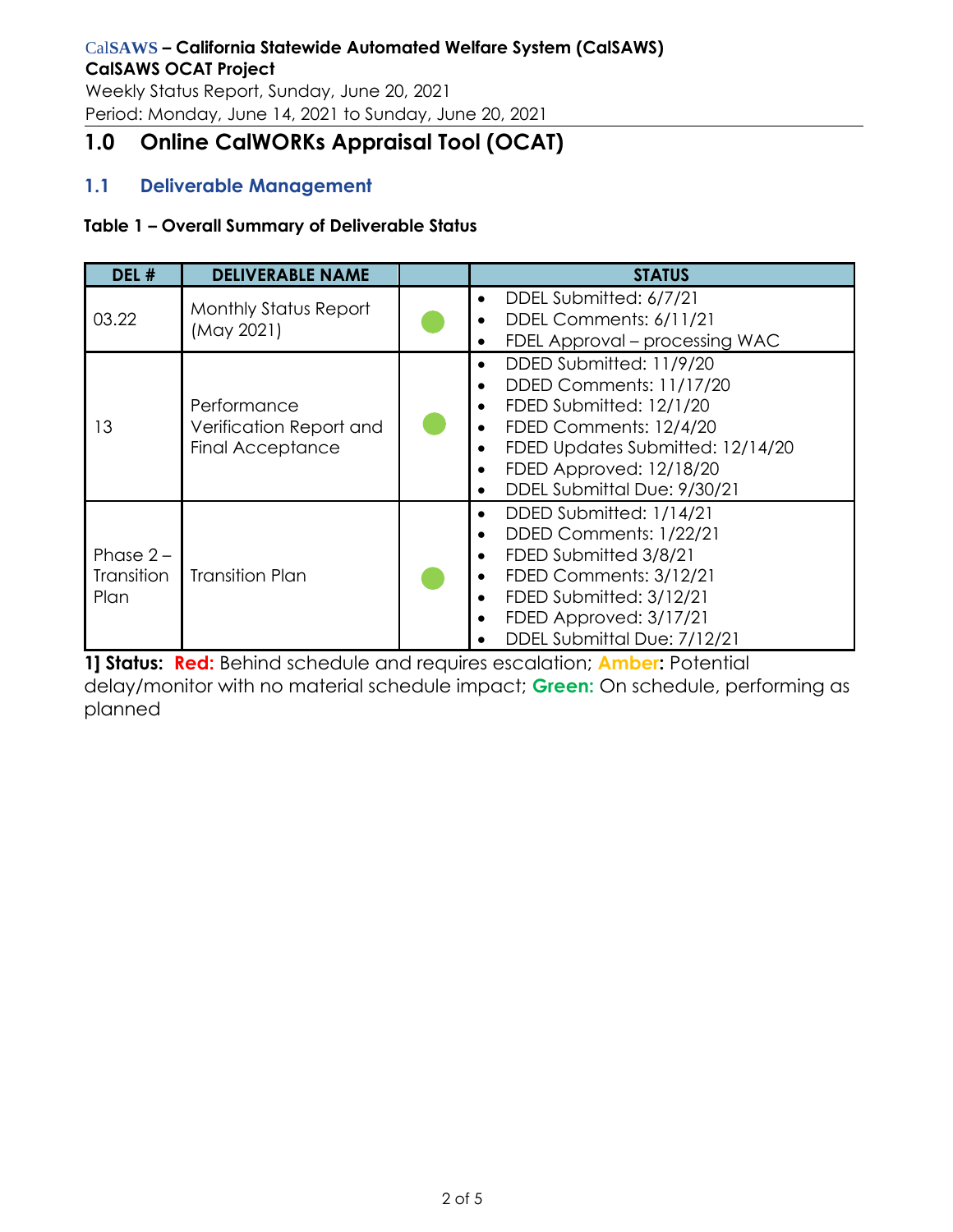#### Cal**SAWS – California Statewide Automated Welfare System (CalSAWS) CalSAWS OCAT Project**

Weekly Status Report, Sunday, June 20, 2021 Period: Monday, June 14, 2021 to Sunday, June 20, 2021

# <span id="page-3-0"></span>**1.2 Highlights of the Reporting Period**

#### **Project Management**

- ► Continued to update weekly status materials for the project
- ► Continued deliverable/artifact updates

#### **Phase 1 Development & Implementation**

- ► Continued Business Rules Engine (BRE) test activities
- ► Conducted Green Light Meeting #1 for BRE

#### **Phase 2 Maintenance & Operations** *Production Usage*

- ► No unplanned outages to report last week
- ► Table below provides OCAT production usage statistics
	- ► OCAT Initiated Interviews at 3% for reporting period

#### **Table 2 – OCAT Production Usage Statistics: 6/14/21 – 6/20/21**

| <b>ALC: YES</b><br><b>Activity</b> |                                           | $\bf{R}$      | $\Gamma$<br>m | юкі  |
|------------------------------------|-------------------------------------------|---------------|---------------|------|
| User Logins                        | ro,<br>$\overline{\phantom{a}}$<br>$\cup$ | $-$ -0<br>ჂჂŏ | 406           | 1495 |

| <b>Activity</b>                       | CalWIN | C-IV | $\_{\sf RS}$ | Total |
|---------------------------------------|--------|------|--------------|-------|
| Interviews Completed (SAWS Initiated) | 289    | 319  | 384          | 992   |
| Interviews Completed (OCAT Initiated) | -16    | 19   |              | 35    |
| <b>Total</b>                          | 305    | 338  | 384          | 1027  |

#### *Help Desk Inquiries*

- ► Provided Help Desk support to OCAT county users
	- ► 9 new tickets opened during the reporting period
	- ► 8 resolved/closed (includes issues opened during prior period)
	- ► 1 in process/pending
	- ► 1 waiting for customer
	- ► Table below provides a summary of all Help Desk tickets that were active (open and/or closed) during the reporting period

#### **Table 3 – OCAT Help Desk Tickets: 6/14/21 – 6/20/21**

| <b>Request Type</b>             | In Process | <b>Pending</b> | <b>Waiting for Customer</b> | <b>Closed</b> | <b>Grand Total</b> |
|---------------------------------|------------|----------------|-----------------------------|---------------|--------------------|
| Bookmark / URL Issue            |            |                |                             |               |                    |
| ForgeRock Issue                 |            |                |                             |               |                    |
| <b>LRS</b> Issue                |            |                |                             |               |                    |
| New Training User               |            |                |                             | ∩             |                    |
| Report a System Problem         |            |                |                             |               |                    |
| <b>Training Question</b>        |            |                |                             |               |                    |
| <b>Training Report Question</b> |            |                |                             |               |                    |
| <b>Grand Total</b>              |            |                |                             |               |                    |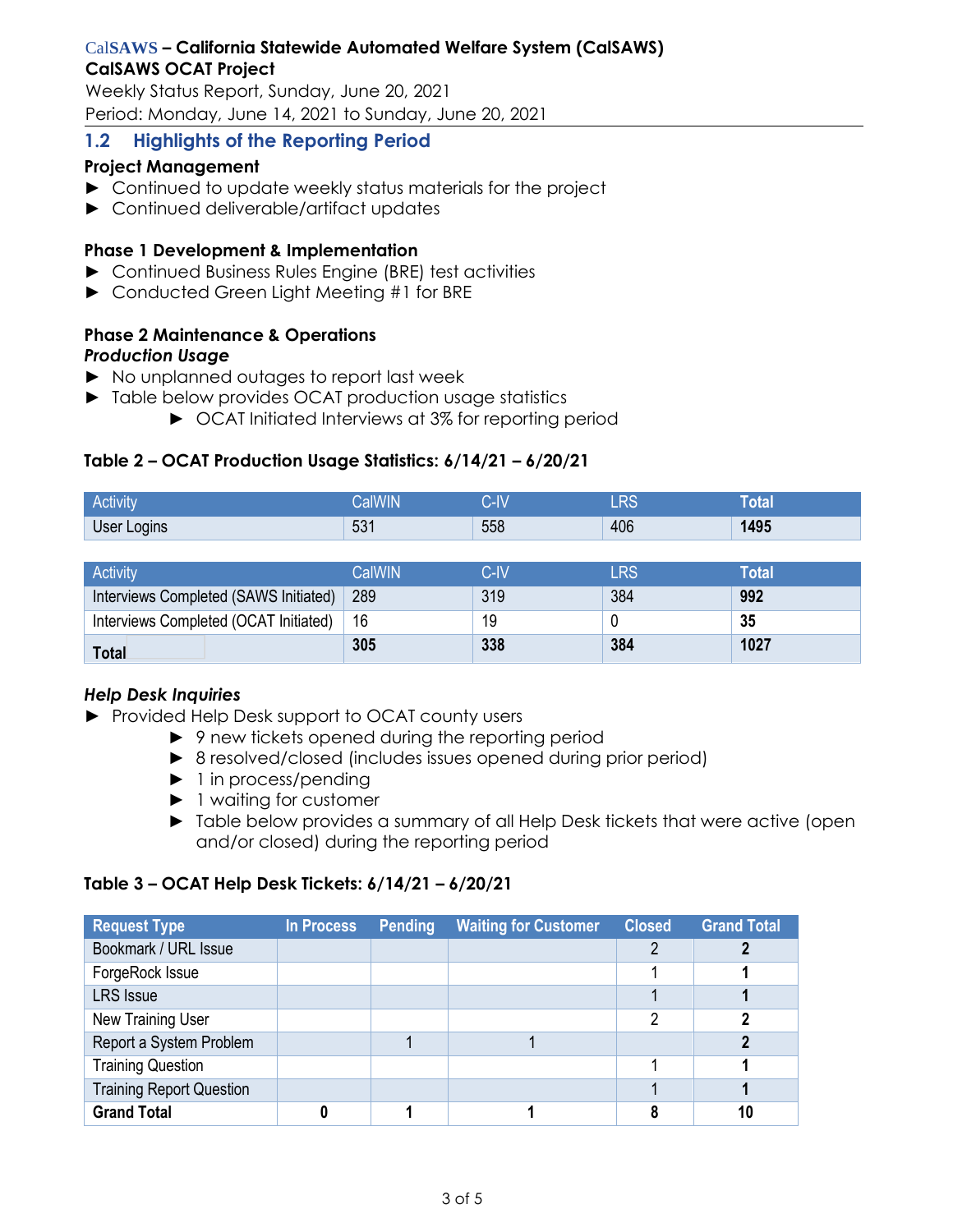Weekly Status Report, Sunday, June 20, 2021 Period: Monday, June 14, 2021 to Sunday, June 20, 2021

# *Defects Summary*

- ► 12 defects:
	- ► 8 OCAT (6 normal/medium)
	- ► 2 CalWIN / OCAT (normal/low)
	- ► 2 C-IV (1 normal/medium, 1 normal/low)
- ► Table below provides a list of the resolved defects released to production during the period, plus all open defects

#### **Table 4 – OCAT Defects as of 6/20/21**

| <b>No</b>      | <b>Defec</b><br>t# | <b>Defect</b><br><b>Severity</b> | <b>Defect Summary</b>                                                                                                      | <b>Defect</b><br><b>Type</b>         | <b>Status</b>        | <b>Date</b><br><b>Logged</b> | <b>Impact</b>                                                                                           | <b>Alternative</b><br><b>Procedure</b>                                                | <b>Planned</b><br><b>Release</b>            |
|----------------|--------------------|----------------------------------|----------------------------------------------------------------------------------------------------------------------------|--------------------------------------|----------------------|------------------------------|---------------------------------------------------------------------------------------------------------|---------------------------------------------------------------------------------------|---------------------------------------------|
| 1              | OP-<br>2441        | Low                              | C-IV transaction<br>was sent with a<br>Sogi Gender type<br>that is not<br>included in the<br>OCAT system and<br>Interface  | $C$ -IV<br>Issue                     | $\ln$<br>Process     | 11/3/20                      | Interview was<br>created, the<br>impact to User is<br>that the Sogi<br>Gender was not<br>populated      | The User<br>can enter<br>the Sogi<br>Gender into<br>OCAT if<br>applicable             | <b>TBD</b>                                  |
| $\overline{2}$ | OP-<br>2450        | Low                              | CalWIN<br>transaction 201<br>message<br>"Otherbenefits<br>records should not<br>contain duplicate<br>benefitType<br>value" | CalWI<br>N/<br><b>OCAT</b><br>Defect | In<br>Process        | 11/10/2<br>0                 | If a Client has<br>"Other Benefits" in<br>CalWIN, they are<br>not populated to<br>OCAT.                 | The User<br>can<br>manually<br>enter this<br>data into<br><b>OCAT</b>                 | Release 66                                  |
| $\mathfrak{Z}$ | OP-<br>2458        | Low                              | CalWIN interface<br>transaction error<br>201 sent invalid<br>household<br>member Gender<br>("NB")                          | CalWI<br>N/<br><b>OCAT</b><br>Defect | In<br><b>Process</b> | 11/24/2<br>$\mathbf{0}$      | The gender for the<br>household<br>member is not<br>inserted into the<br>Household<br>Composition table | The user<br>can<br>manually<br>select the<br>gender for<br>the<br>household<br>member | Release 66                                  |
| 4              | OP-<br>2500        | Medium                           | Develop Long<br>Term Fix for<br>Circular<br>Reference<br>identified in OP-<br>2461                                         | <b>OCAT</b><br>Defect                | In<br>Process        | 1/20/21                      | Users should not<br>be impacted. Logs<br>will be monitored<br>to identify<br>occurrences.               | None                                                                                  | <b>TBD</b>                                  |
| 5              | OP-<br>2590        | Medium                           | Long-term Qlik<br>reporting<br>performance<br>solution                                                                     | <b>OCAT</b><br><b>Defect</b>         | $\ln$<br>Process     | 3/1/21                       | No user impact.                                                                                         | None                                                                                  | <b>TBD</b>                                  |
| 6              | OP-<br>2461        | Medium                           | Update timestamp<br>deadlock error<br>encountered in<br>Recommendation<br>s section                                        | <b>OCAT</b><br>Defect                | In<br>Process        | 11/25/2<br>0                 | Users may<br>experience an<br>error when<br>navigating the<br>Recommendation<br>s section for the       | User can<br>navigate<br>back to<br>interview<br>and<br>complete                       | 6/25/21<br>(with BRE<br>implementat<br>ion) |